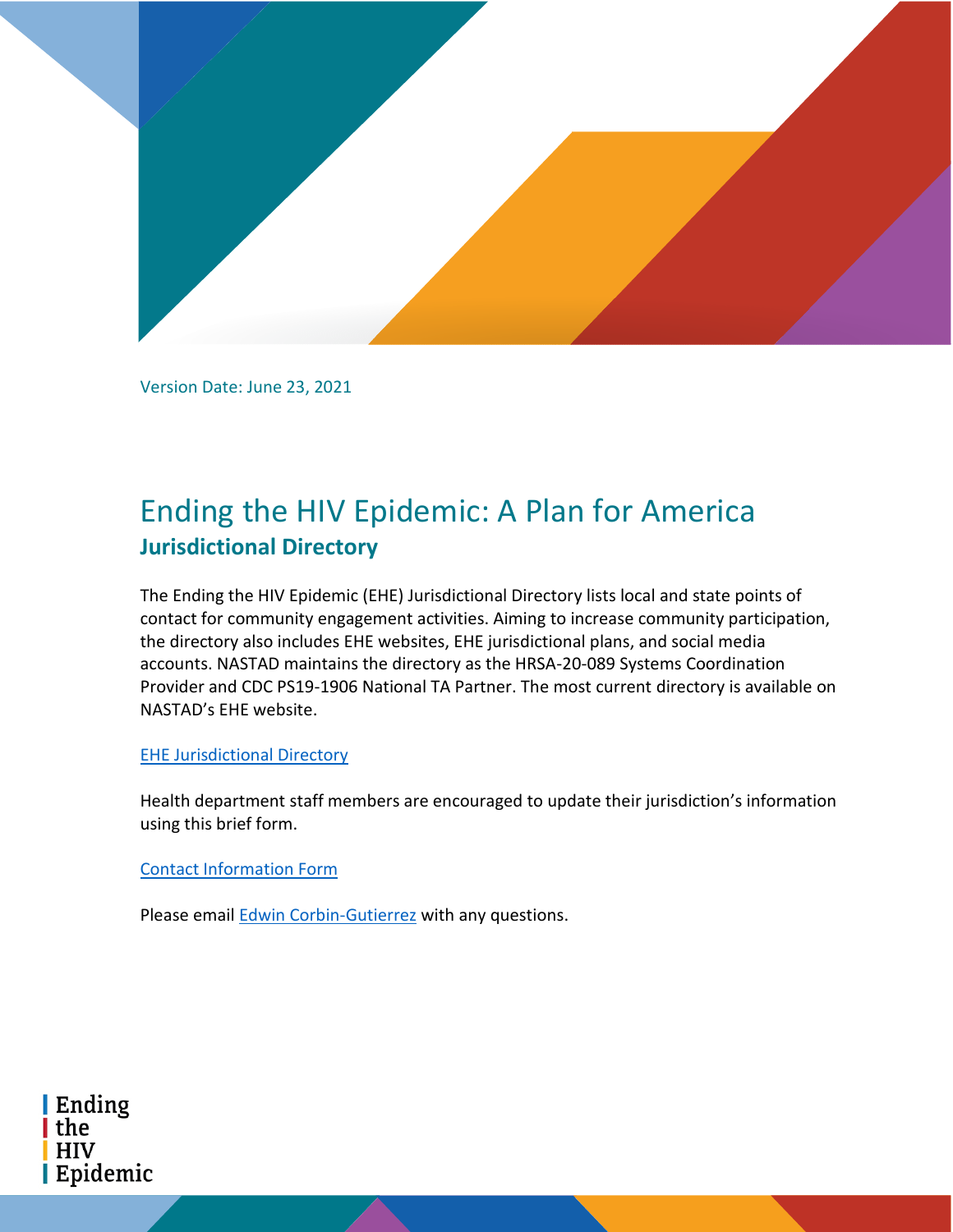### **Jurisdictions are organized in alphabetical order by state**

### **ALABAMA**

### [State EHE webpage](https://www.alabamapublichealth.gov/hiv/ehe.html)

**Adrinda Carter** Pronouns: she/her/hers Acting EHE Director Alabama Department of Public Health 201 Monroe Street, Suite 1200T Montgomery, AL 36104 Phone: 334-206-5945 [adrinda.carter@adph.state.al.us](mailto:adrinda.carter@adph.state.al.us) EHE Prevention Initiative (CDC PS19-1906/PS20-2010)

### **ARIZONA**

### **Phoenix, AZ (Maricopa County)**

**Lisa Espinosa** Pronouns: she/her/hers Ending the HIV Epidemic Manager Maricopa County Department of Public Health 4041 N Central Avenue Phoenix, AZ 85012 Phone: 602-506-6822 [Lisa.espinosa@maricopa.gov](mailto:Lisa.espinosa@maricopa.gov) EHE Care Initiative (HRSA-20-078)

## **ARKANSAS**

### [EHE webpage](https://www.healthy.arkansas.gov/programs-services/topics/hiv-elimination-plan)

**Doriane Boyd** Pronouns: she/her/hers EHE Grants Manager Arkansas Department of Health 4815 W Markham Little Rock, AR 72205 Phone: 501-682-1254 [Doriane.N.Boyd@arkansas.gov](mailto:Doriane.N.Boyd@arkansas.gov) Integrated Prevention and Care EHE Initiatives

### **CALIFORNIA**

### [California EHE webpage](https://www.cdph.ca.gov/Programs/CID/DOA/Pages/OA_div_EtE.aspx) [California EHE jurisdictional plan](https://www.cdph.ca.gov/Programs/CID/DOA/CDPH%20Document%20Library/IP_2016_Final_ADA.pdf)

Statewide Coordination for Oakland, CA (Alameda County), Orange, CA (Orange County), Riverside-San Bernardino, CA (Riverside and San Bernardino counties), Sacramento, CA (Sacramento County), and San Diego, CA (San Diego Coun

#### **Kevin Sitter**

Pronouns: he/him/his Ending the Epidemics Program Manager California Department of Public Health MS 7700, PO Box 997426 Sacramento, CA 95899-7426 Phone: 916-449-5814 During COVID: phone 916-468-2727

#### [kevin.sitter@cdph.ca.gov](mailto:kevin.sitter@cdph.ca.gov)

Statewide EHE Coordination, EHE Prevention Initiative (CDC PS19-1906/PS20-2010)

#### **Marisa Ramos**

Pronouns: she/her/hers Chief, Office of AIDS California Department of Public Health MS 7700, PO Box 997426 Sacramento, CA 95899-7426 Phone: 916-449-5905

[Marisa.Ramos@cdph.ca.gov](mailto:Marisa.Ramos@cdph.ca.gov) Statewide EHE Coordination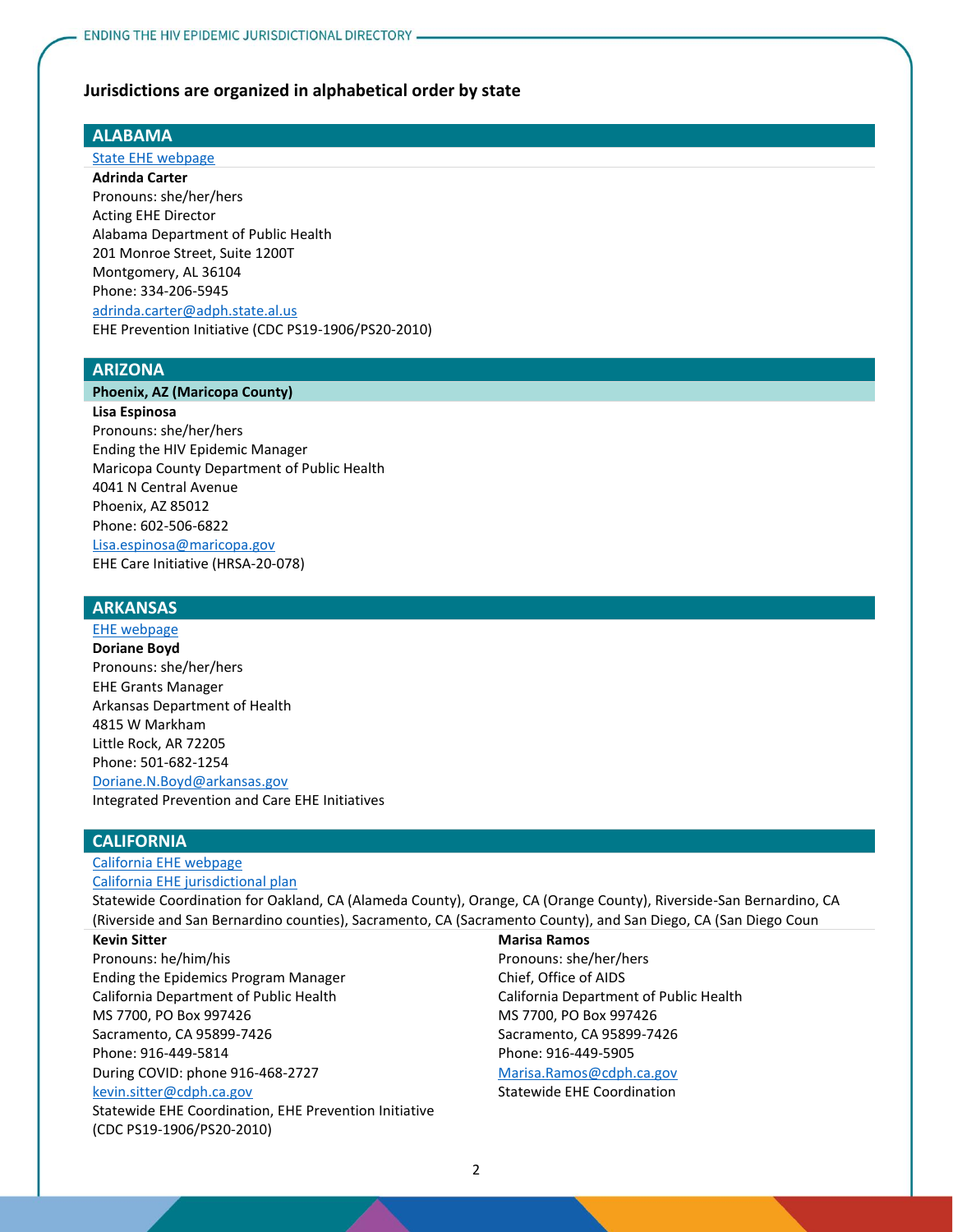### **Alameda County, CA**

#### **Phoenix Smith**

Pronouns: they/them/theirs Director, Office of HIV Care Alameda County Public Health Department 1000 Broadway Suite 310 Oakland, CA 94607 Phone: 510-268-7646 jennifer.smith@acgov.org EHE Care Initiative (HRSA-20-078)

### **Los Angeles, CA (Los Angeles County)**

### [EHE webpage](https://www.lacounty.hiv/)

**Mario Pérez** Pronouns: he/him/his Director, Division of HIV and STD Programs Los Angeles County Dept. of Public Health 600 South Commonwealth Avenue 10th Floor Los Angeles, CA 90005 Phone: (213) 351-8001 [mjperez@ph.lacounty.gov](mailto:mjperez@ph.lacounty.gov)

### **Orange, CA (Orange County)**

**Alexa Viramontes** Pronouns: she/her/hers Grants Specialist, HIV Planning and Coordination Orange County Health Care Agency 1725 W 17th ST Santa Ana, CA 92706 Phone: (714) 834-8105 [AViramontes@ochca.com](mailto:AViramontes@ochca.com) Integrated Prevention and Care EHE Initiatives

**Matilde Gonzalez-Flores** Pronouns: she/her/hers Program Manager, HIV Planning and Coordination Orange County Health Care Agency 1725 W. 17th Street Santa Ana, CA 92706 Phone: (714) 834-8798 [MGonzalezFlores@ochca.com](mailto:MGonzalezFlores@ochca.com)

Integrated Prevention and Care EHE Initiatives

### **Riverside-San Bernardino, CA (Riverside and San Bernardino counties)**

**Shannon Swims** Pronouns: she/her/hers San Bernardino Public Health Department 351 N. Mountain View Avenue 3rd Floor San Bernardino, CA 924145 Phone: 909-387-6492 Shannon.Swims@dph.sbcounty.gov

### **Steven Gibson**

Pronouns: he/him/his HIV Prevention Director Alameda County Public Health Department 1000 Broadway Suite 310 Oakland, CA 94607 Phone: 510-268-7644 steven.gibson@acgov.org EHE Prevention Initiative (CDC PS19-1906/PS20-2010)

#### **Julie Tolentino**

Pronouns: she/her/hers Ending the HIV Epidemic Program Manager Los Angeles County Dept. Of Public Health 600 South Commonwealth Avenue 10<sup>th</sup> Floor Los Angeles, CA 90005 Phone: 213-351-8000 [Jtolentino@ph.lacounty.gov](mailto:Jtolentino@ph.lacounty.gov)

### **Mindy He**

Pronouns: she/her/hers Grants Manager, HIV Planning and Coordination Orange County Health Care Agency 1725 W. 17th Street Santa Ana, CA 92706 Phone: (714) 834-8063 [MHe@ochca.com](mailto:MHe@ochca.com) Integrated Prevention and Care EHE Initiatives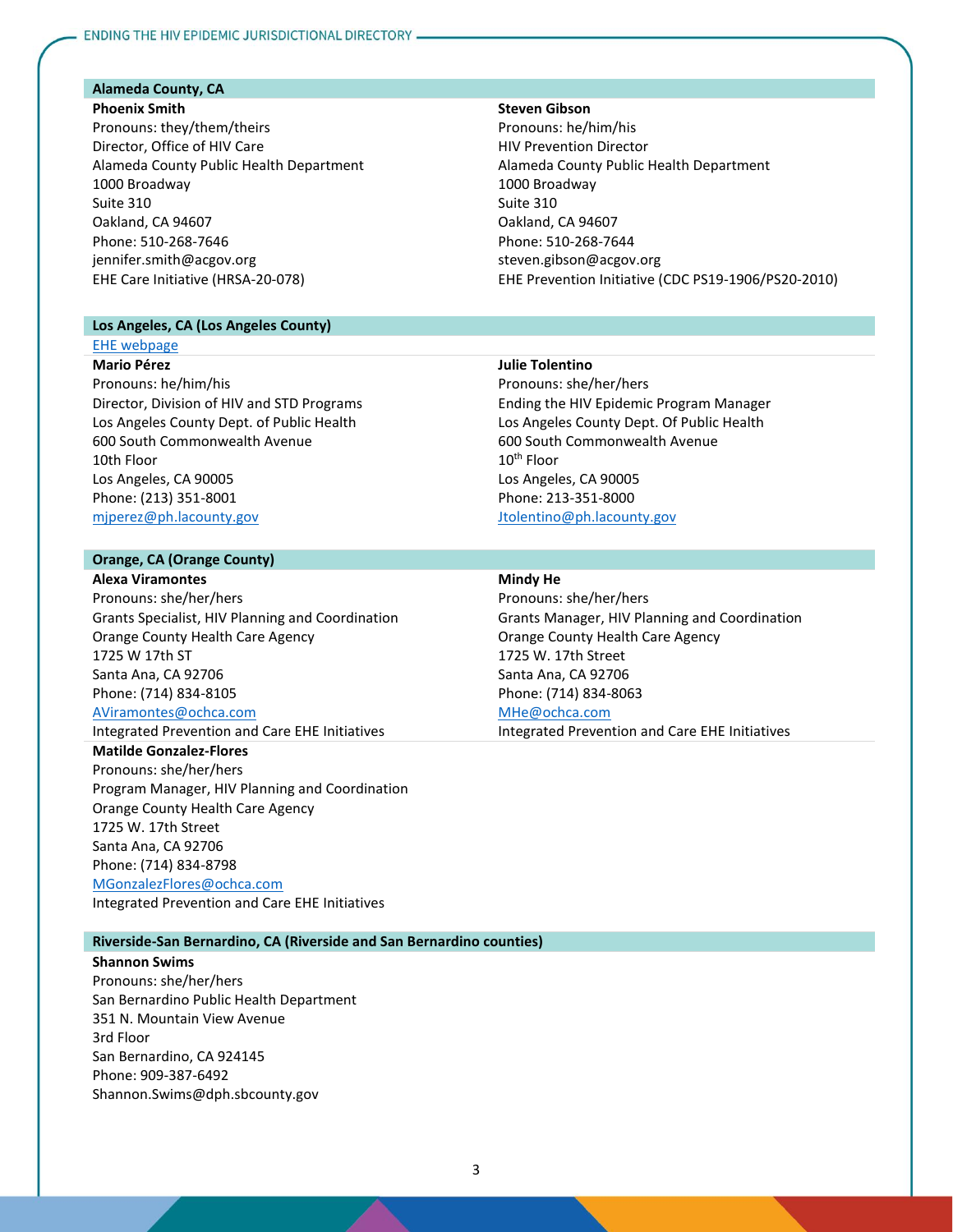### **Sacramento, CA (Sacramento County)**

### **Michelle Gossett** Pronouns: she/her/hers Senior Health Program Coordinator Sacramento County Public Health Department 9616 Micron Avenue Suite 930 Sacramento, CA 95827 Phone: 916-875-2776 [gossettm@saccounty.net](mailto:gossettm@saccounty.net) Integrated Prevention and Care EHE Initiatives

### **Kyle Lafferty, MST, MPH, CHES**

Pronouns: she/her/hers Health Program Coordinator Sacramento County Public Health Department 9616 Micron Avenue Suite 930 Sacramento, CA 95827 Phone: 916-875-0624 laffertyk@saccounty.net EHE Prevention Initiative (CDC PS19-1906/PS20-2010)

#### **San Diego, CA (San Diego County)**

**Lauren Brookshire** Pronouns: she/her/hers Assistant. Medical Services Administrator San Diego County Public Health Department 3851 Rosecrans Street San Diego, CA 92110 Phone: 619-293-4705 Lauren.Brookshire@sdcounty.ca.gov EHE Care Initiative (HRSA-20-078)

#### **San Francisco, CA (San Francisco County)**

**Bill Blum** Pronouns: he/him/his Director, HIV Health Services San Francisco 25 Van Ness Ave Suite 800 San Francisco, CA 94103 Phone: 628 206 7672 bill.blum@sfdph.org EHE Care Initiative (HRSA-20-078)

### **Paula Gammell**

Pronouns: she/her/hers Human Services Program Planner EHE Prevention Initiative (CDC PS19-1906 or CDC PS20-2010) 9616 Micron Avenue Suite 930 Sacramento, CA 95827 Phone: 916-876-5548

#### **Hanna Hjord**

Pronouns: she/her/hers HIV/HCV/STI Behavioral Health Coordinator San Francisco Department of Public Health 25 Van Ness Avenue Suite 650 San Francisco, CA 94102 Phone: 530-563-6613 hanna.hjord@sfdph.org EHE Prevention Initiative (CDC PS19-1906/PS20-2010)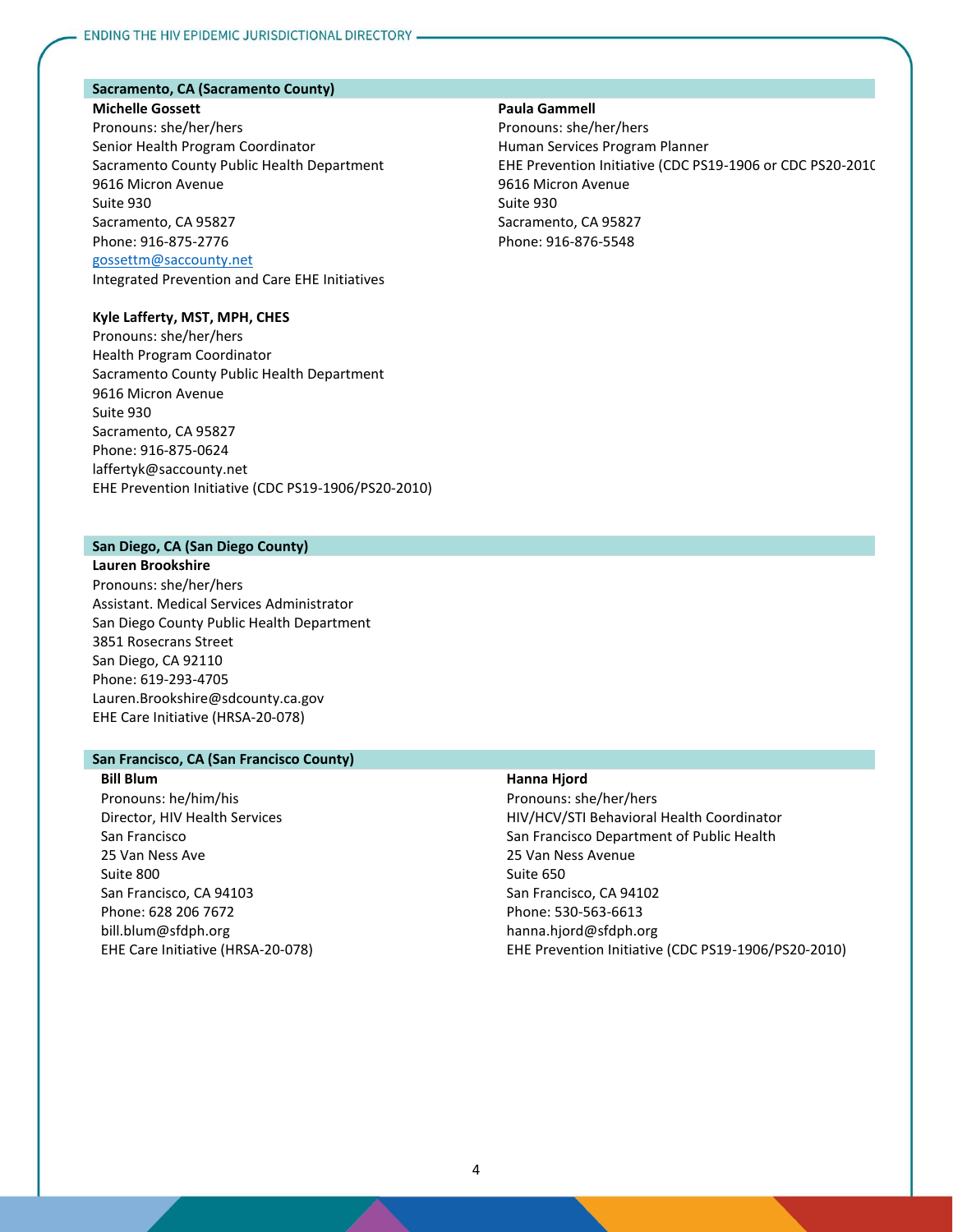### **FLORIDA**

#### [EHE webpage](http://www.floridahealth.gov/diseases-and-conditions/aids/ehe/)

Statewide coordination for Ft. Lauderdale (Broward County), Jacksonville (Duval County), Miami-Dade (Miami-Dade County), Orlando (Orange County), Tampa-St. Petersburg (Hillsborough and Pinellas counties), and West Palm Beach (Palm Beach County)

#### **Brandi Knight**

Pronouns: she/her/hers Programmatic Operations Manager Florida Department of Health 4052 Bald Cypress Way Bin A-09 Tallahassee, FL 32399 Phone: 850-245-4581 brandi.knight@flhealth.gov Statewide EHE Coordination

#### **Sandy Noel**

Pronouns: she/her/hers Statewide HIV Planning Coordinator Florida Department of Health 4052 Bald Cypress Way Bin A-09 Tallahassee, FL 32399 Phone: 850-901-8960 sandy.noel@flhealth.gov Integrated Prevention and Care EHE Initiatives"

### **Ft. Lauderdale, FL (Broward County)**

#### **Joshua Rodriguez**

Pronouns: he/him/his HIV/AIDS Progam Coordinator Florida Department of Health in Broward County 780 SW 24th ST Fort Lauderdale, FL 33315 Phone: 954-847-8065 Joshua.Rodriguez@flhealth.gov EHE Prevention Initiative (CDC PS19-1906/PS20-2010)

### **Jacksonville, FL (Duval County)**

**Krystle Cherry** Project Coordinator Social Services Division City of Jacksonville 1809 Art Museum Drive, Suite 100 Jacksonville, FL 32207 Phone: 904-255-3351

### [kcherry@coj.net](mailto:kcherry@coj.net)

Integrated Prevention and Care EHE Initiatives

### **Mara Michniewicz**

Pronouns: she/her/hers HIV Prevention Program Manager Florida Department of Health 4052 Bald Cypress Way Bin A-09 Tallahassee, FL 32399 Phone: 850-901-6971 mara.michniewicz@flhealth.gov Statewide EHE Coordination, Prevention Initiative (CDC PS19-1906/PS20-2010)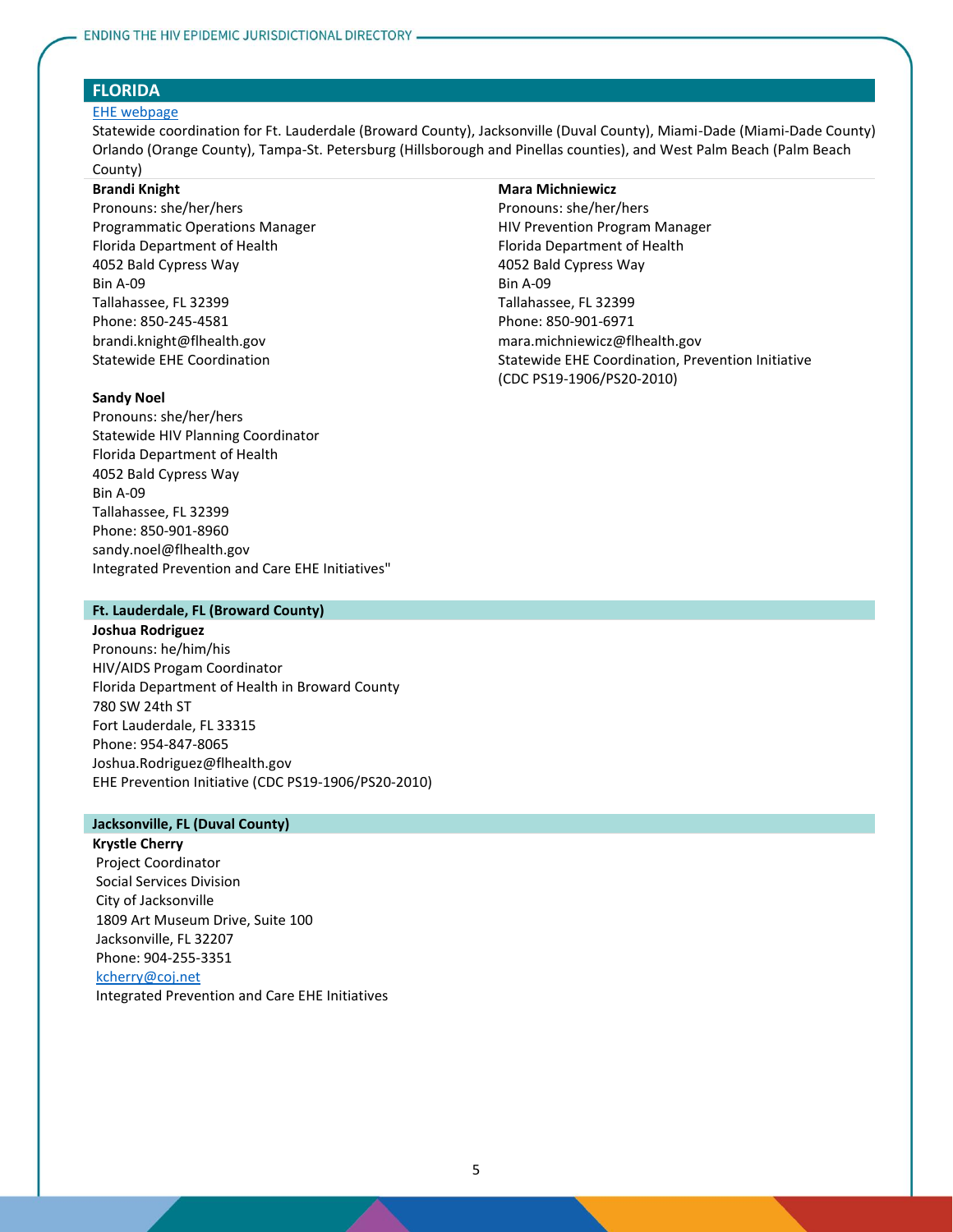### **Miami-Dade, FL (Miami-Dade County)**

#### **Kira Villamizar**

Pronouns: she/her/hers STD/HIV Director-HIV/AIDS Program Coordinator Florida Department of Health in Miami-Dade 1350 NW 14 Street Miami, FL 33125 Phone: 305-575-5424 kira.villamizar@flhealth.gov EHE Prevention Initiative (CDC PS19-1906/PS20-2010)

### **Abril Sarmiento**

Pronouns: she/her/hers EHE Jurisdictional Coordinator Florida Department of Health in Miami-Dade 1350 NW 14 Street Miami, FL 33125 Phone: 786-734-2928 abril.sarmiento@flhealth.gov EHE Prevention Initiative (CDC PS19-1906/PS20-2010)

### **Orlando, FL (Orange County)**

**Kara Johnson Williams** Pronouns: she/her/hers HIV/AIDS Program Coordinator 832 W Central Boulevard Orlando, FL 32805 Phone: 407-723-5066 Kara.Williams@flhealth.gov Integrated Prevention and Care EHE Initiatives

#### **Tampa – St. Petersburg, FL (Hillsborough and Pinellas counties)**

**Aubrey Arnold** Pronouns: he/him/his Health Care Services Manager 601 E. Kennedy Blvd. Tampa, FL 33602 Phone: 813-272-6935 arnolda@hillsboroughcounty.org EHE Care Initiative (HRSA-20-078)

### **Carlos Mercado**

Pronouns: he/him/his Director, Disease Control Division Florida Department of Health in Hillsborough County 1105 E. Kennedy Blvd Room 314 Tampa, FL 33602-3511 Phone: (813) 559-4345 carlos.mercado@flhealth.gov Integrated Prevention and Care EHE Initiatives

#### **Darius Lightsey**

Pronouns: he/him/his HIV/AIDS Program Manager Florida Department of Health in Pinellas County 205 Dr Martin Luther King Jr Street N St Petersburg, FL 33701 Phone: 727-410-7138 darius.lightsey@flhealth.gov EHE Prevention Initiative (CDC PS19-1906/PS20-2010)

#### **Jim Roth**

Pronouns: he/him/his HIV/AIDS Program Coordinator Hillsborough County Health Department 1105 E. Kennedy Blvd. Tampa, FL 33602 Phone: 813-559-4052 james.roth@flhealth.gov EHE Prevention Initiative (CDC PS19-1906/CDC PS20-2010)

### **West Palm Beach, FL (Palm Beach County)**

#### **Robert Scott**

Pronouns: he/him/his HIV/AIDS Program Coordinator Florida Department of Health in Palm Beach County 1150 45th Street West Palm Beach, FL 33407 Phone: 561-804-7947 Robert.Scott@flhealth.gov EHE Prevention Initiative (CDC PS19-1906/PS20-2010)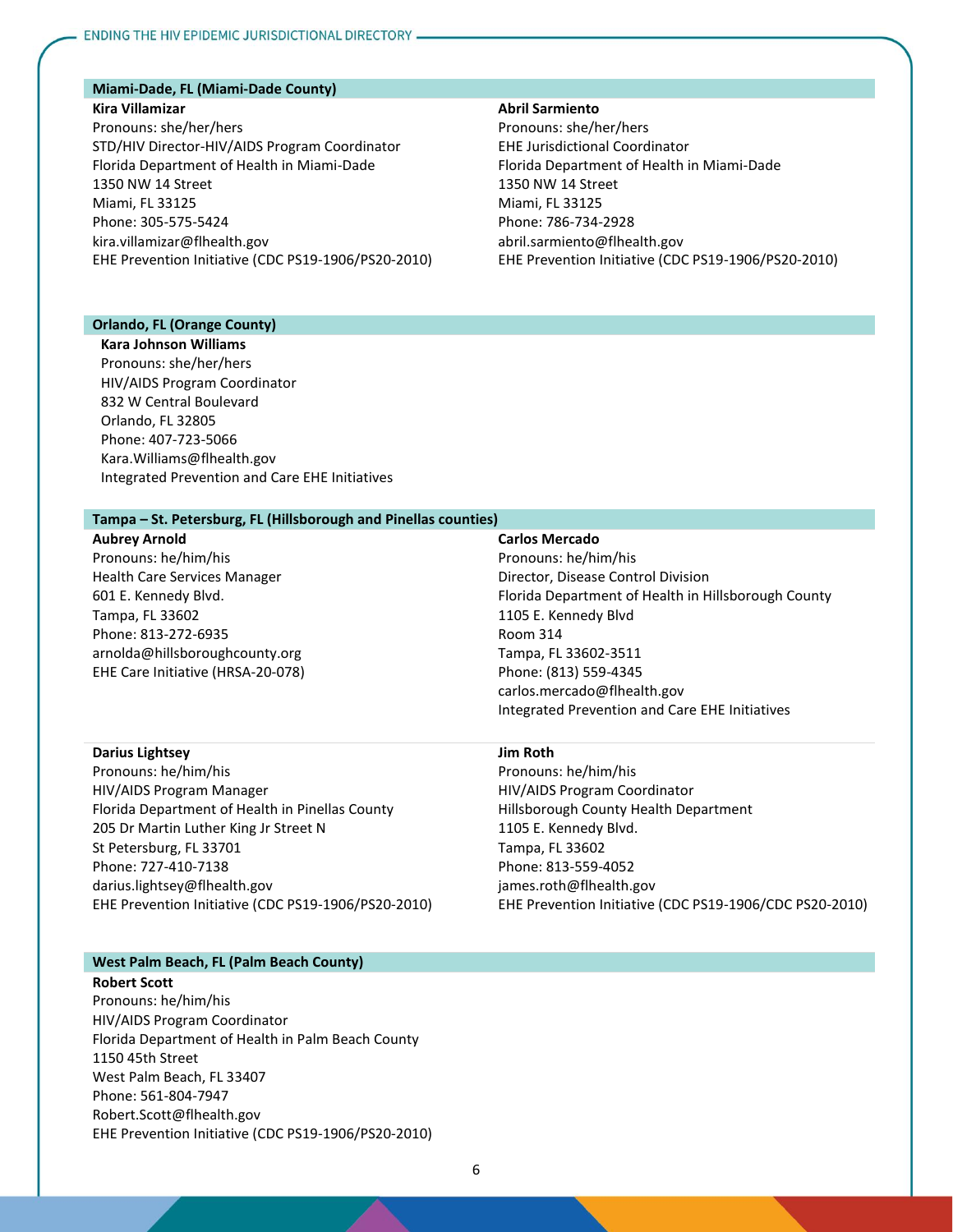#### **GEORGIA**

#### **Atlanta Metropolitan Area, GA (includes Cobb, DeKalb, Fulton, and Gwinett counties)**

#### [EHE webpage](https://www.endinghivinga.org/)

EHE coordination for the Atlanta metropolitan area

# **Justin Smith**

Pronouns: he/him/his Director, Campaign to End AIDS Positive Impact Health Centers 523 Church St Decatur, GA 30030 justin.smith@pihcga.org Metro Area EHE Coordination

#### Local health department contacts:

#### **Alana Sulka**

Pronouns: she/her/hers Director of Epidemiology and Infectious Diseases Gwinett, Newton, Rockdale County Health Departments 2570 Riverside Pkwy, P.O.Box 897 Lawrenceville, GA 30046 alana.sulka@gnrhealth.com EHE Prevention Initiative (CDC PS19-1906/PS20-2010)

#### **Karrie Reed**

Pronouns: she/her/hers HIV Prevention Program Manager Cobb & Douglas Public Health 1650 County Services Pkwy Marietta, GA 30008 Phone: 678-784-1083 karrie.reed1@dph.ga.gov EHE Prevention Initiative (CDC PS19-1906/PS20-2010)

#### **Audrey Arona**

Pronouns: she/her/hers CEO/District Health Director Gwinett, Newton, Rockdale County Health Departments 2570 Riverside Pkwy, P.O.Box 897 Lawrenceville, GA 30046 audrey.arona@gnrhealth.com EHE Prevention Initiative (CDC PS19-1906/PS20-2010)

#### **Marty Carpenter**

Pronouns: he/him/his HIV Prevention Program Manager Gwinett, Newton, Rockdale County Health Departments 2570 Riverside Pkwy, P.O.Box 897 Lawrenceville, GA 30046 Phone: 678-442-6897 marty.carpenter@gnrhealth.com EHE Prevention Initiative (CDC PS19-1906/PS20-2010)

### **ILLINOIS**

### **Chicago, IL (Cook County)**

#### [EHE webpage](https://gtzillinois.hiv/)

**Jorge Cestou, PhD** Pronouns: he/him/his Director of Program Operations -HIV/STI Bureau Chicago Department of Public Health 333 S State Street Suite 200 Chicago, IL 60604 jorge.cestou@cityofchicago.org Integrated Prevention and Care EHE Initiatives

### **INDIANA**

#### **Indianapolis, IN (Marion County)**

**Coya Campbell** Pronouns: she/her/hers ETE Grants and Quality Management Manager Marion County Public Health Department ccampbell@marionhealth.org Integrated Prevention and Care EHE Initiatives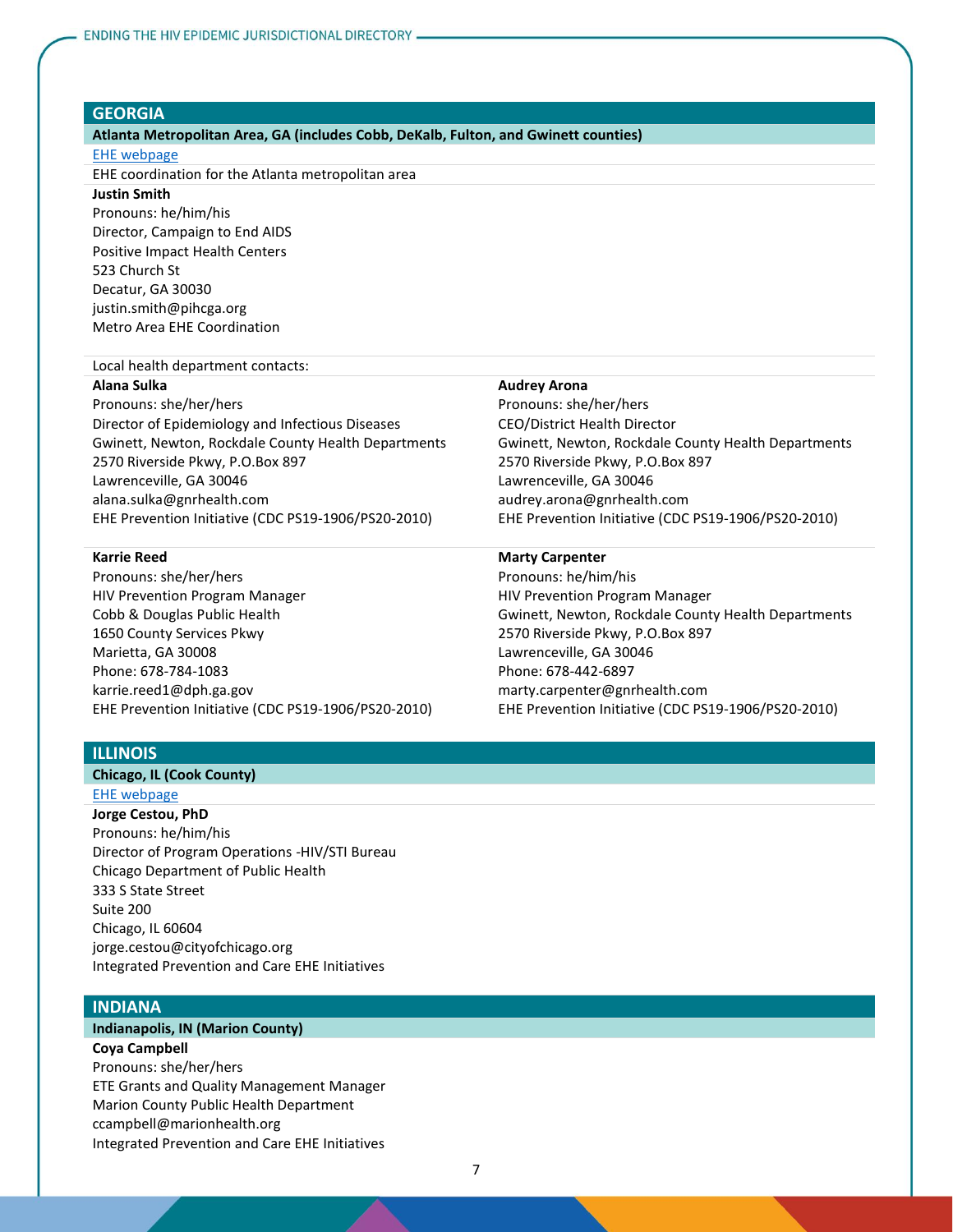# **KENTUCKY**

#### **Gloria Dennis**

Pronouns: she/her/hers Ryan White Part B Program Manager Kentucky Department for Public Health 275 East Main Street, HS2E-C Frankfort, KY 40601 Phone: 502-564-6539 ext 4279 gloria.dennis@ky.gov EHE Care Initiative (HRSA-20-078)

### **LOUISIANA**

#### **East Baton Rouge and Orleans Parishes, LA**

### [EHE webpage](https://louisianahealthhub.org/hiv-baton-rouge/)

#### [EHE webpage](https://louisianahealthhub.org/get-loud-louisiana/)

#### **Anthony James**

Pronouns: he/him/his Deputy Director of Programs Louisiana Department of Health 1450 Poydras Street Suite 2136 New Orleans, LA 70112 Phone: 504-568-7474 anthony.james@la.gov Integrated Prevention and Care EHE Initiatives

### **MARYLAND**

**Colin Flynn** Pronouns: he/him/his AIDS Director Statewide EHE Coordinator Maryland Department of Health 500 N. Calvert Street 5th Floor Baltimore, MD 21202 Phone: 410-767-5050 [colin.flynn@maryland.gov](mailto:colin.flynn@maryland.gov)

#### **Baltimore, MD (Baltimore City)**

[EHE webpage](http://www.baltimorepc.org/v2/main/page.php?page_id=1)

# [EHE webpage](https://www.endhivbaltimore.com/)

### **Genevieve Barrow** Pronouns: she/her/hers Assistant Director, HIV/STI Prevention Baltimore City Health Department

1001 East Fayette Street Baltimore, MD 21202

[genevieve.barrow@baltimorecity.gov](mailto:genevieve.barrow@baltimorecity.gov) EHE Prevention Initiative (CDC PS19-1906/PS20-2010)

#### **Tisha Johnson**

Pronouns: she/her/hers HIV/AIDS Medical Director Kentucky Department for Public Health 275 East Main Street Frankfort, KY 40621 Phone: (502) 564-6539 ext. 4282 tisha.johnson@ky.gov Statewide EHE Coordination

#### **Lauren Wagner**

Pronouns: she/her/hers Deputy Director of Clinical Quality Management, Ryan White Program Baltimore City Health Department 1001 E Fayette St. Ryan White Office Baltimore, MD 21202 Phone: 410-396-1408

[lauren.wagner@baltimorecity.gov](mailto:lauren.wagner@baltimorecity.gov) EHE Care Initiative (HRSA-20-078)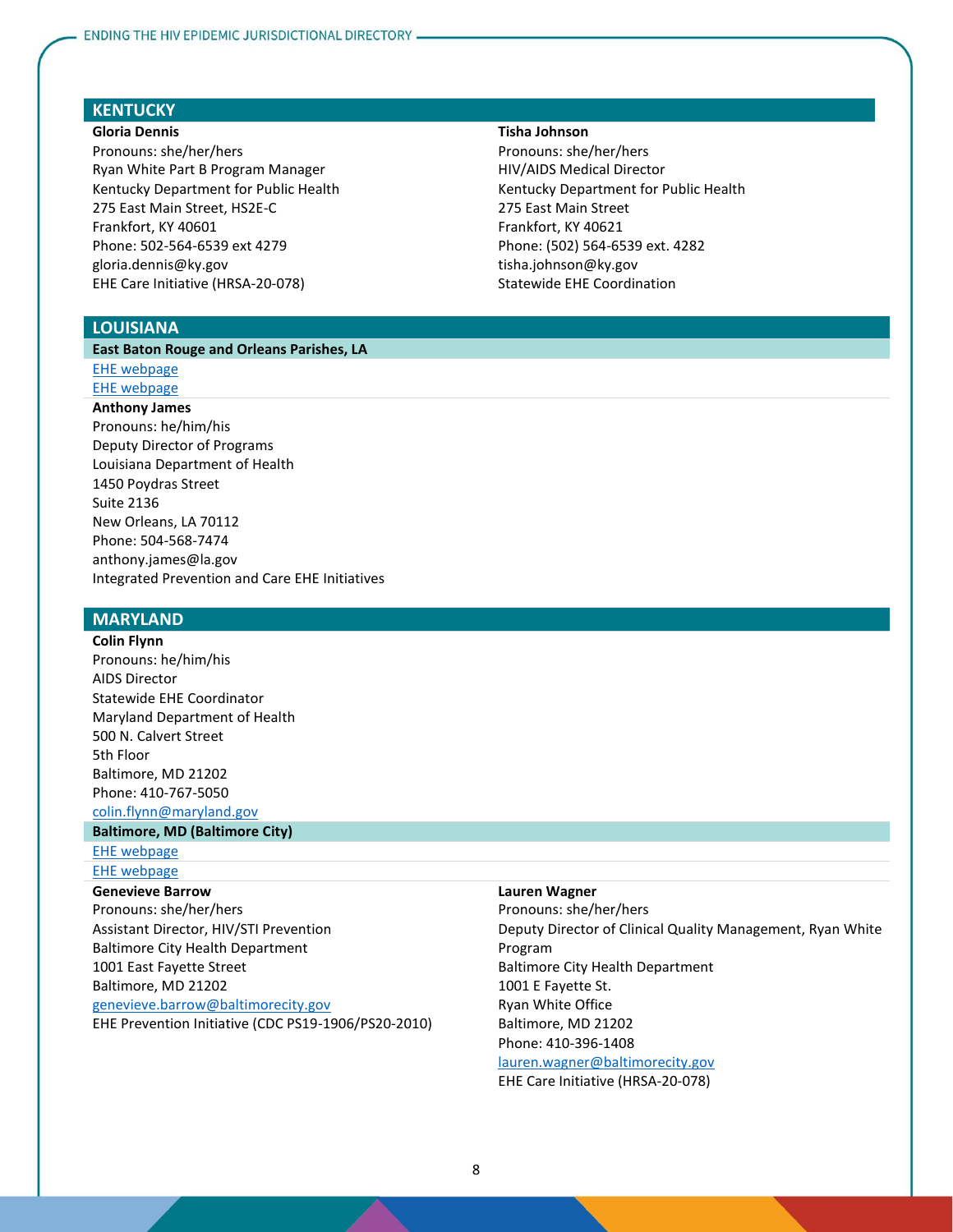### **Montgomery County Karol Moen**

### **Travis Gayles**

Pronouns: she/her/hers HIV/STD Program Manager Montgomery County Department of Health and Human Services Montgomery County Department of Health and Human 2000 Dennis Avenue Silver Spring, MD 20902 Phone: 240-777-1891 [karol.moen@montgomerycountymd.gov](mailto:karol.moen@montgomerycountymd.gov) Integrated Prevention and Care EHE Initiatives Pronouns: he/him/his Health Officer, Chief Public Health Services Services 401 Hungerford Drive 5th Floor Rockville, MD 20850 Phone: 240-777-1603 [travis.gayles@montgomerycountymd.gov](mailto:travis.gayles@montgomerycountymd.gov)

Integrated Prevention and Care EHE Initiatives

#### **Emily Brown**

Pronouns: she/her/hers EHE Program Manager Montgomery County Department of Health and Human Services 2000 Dennis Ave Silver Spring, MD Phone: 240-773-1172 [Emily.Brown@MontgomeryCountyMD.gov](mailto:Emily.Brown@MontgomeryCountyMD.gov) Integrated Prevention and Care EHE Initiatives

### **Prince George's County**

### [EHE webpage](https://www.princegeorgescountymd.gov/3212/Ending-the-HIV-Epidemic#:~:text=Prince%20George)

**Diane Young** Pronouns: n/a Division Director Prince George's County Health Department 1701 McCormick Drive Suite 100 Largo, MD 20774 Phone: 301-883-7864 [djyoung@co.pg.md.us](mailto:djyoung@co.pg.md.us) Integrated Prevention and Care EHE Initiatives

### **MASSACHUSETTS**

### **Suffolk County, MA**

**Barry Callis** Pronouns: he/him/his Director, Behavioral Health and Infectious Disease Prevention Massachusetts Department of Public Health 250 Washington Street, floor #1 Boston, MA 2108 Phone: 617-756-3388 [Barry.Callis@Mass.gov](mailto:Barry.Callis@Mass.gov) Integrated Prevention and Care EHE Initiatives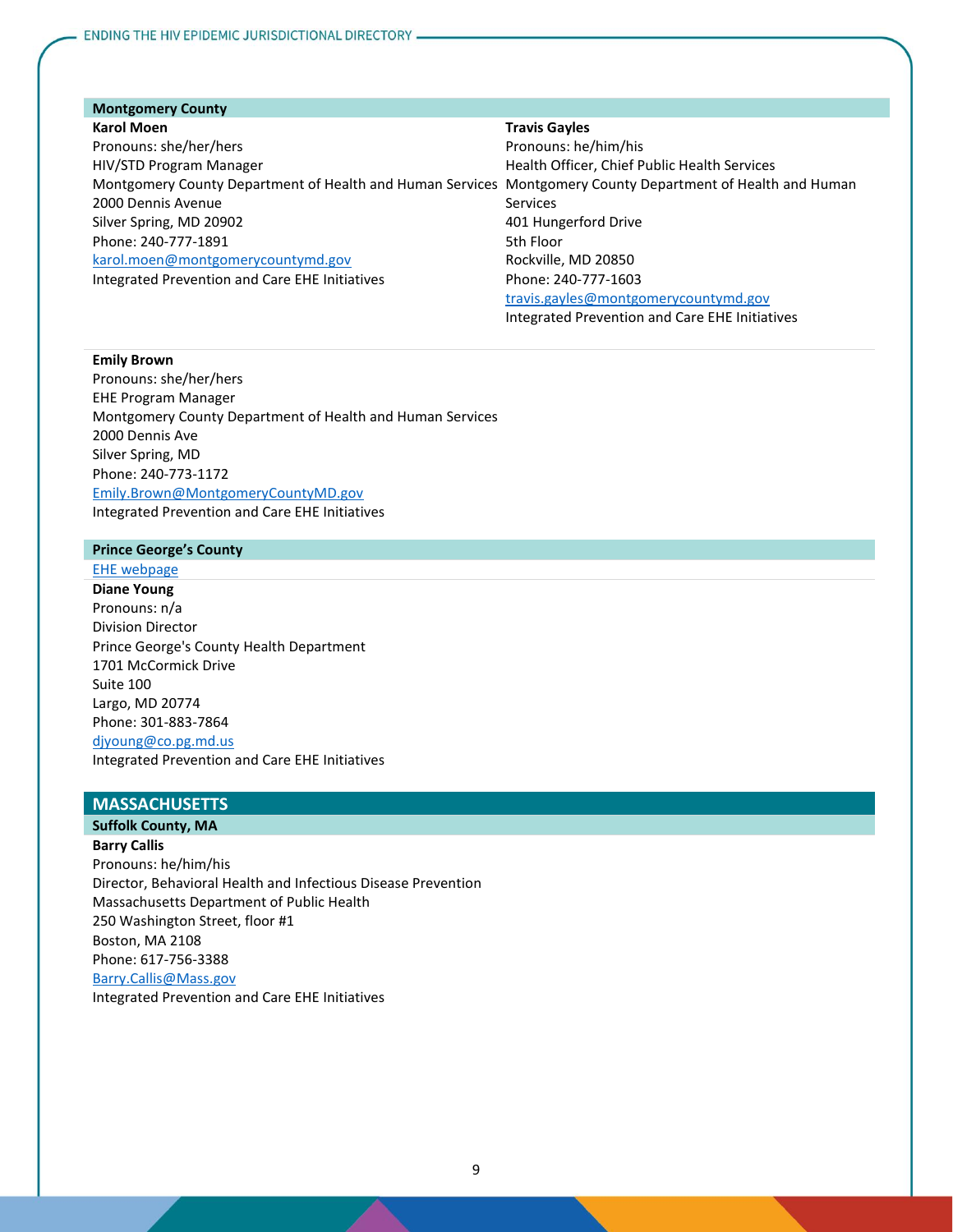### **MICHIGAN**

# **Detroit, MI (Wayne County)**

### [State EHE webpage](https://www.michigan.gov/mdhhs/0,5885,7-339-71550_2955_2982-519007--,00.html)

**Angelique Tomsic** Pronouns: she/her/hers HIV/STI Program Director Detroit Health Department 100 Mack, Suite 300 Detroit, MI 48201 Phone: 313-870-0073 [Tomsica@detroitmi.gov](mailto:Tomsica@detroitmi.gov) EHE Care Initiative (HRSA-20-078)

#### **Dawn Lukomski**

Pronouns: she/her/hers HIV Care and Prevention Section Manager Michigan Department of Health and Human Services 111 Edgewood Blvd Lansing , MI 48911 Phone: 517-241-5904 [lukomskid@michigan.gov](mailto:lukomskid@michigan.gov) Integrated Prevention and Care EHE Initiatives

### **MISSISSIPPI**

#### [EHE webpage](https://msdh.ms.gov/msdhsite/_static/4,0,204.html)

**Henry Fuller, MURP** Pronouns: he/him/his EHE Director for Prevention Office of STD/HIV Mississippi State Department of Health 570 East Woodrow Wilson Drive Jackson, MS 39216 Phone: 601-576-7400 [henry.fuller@msdh.ms.gov](mailto:henry.fuller@msdh.ms.gov) EHE Prevention Initiative (CDC PS19-1906/PS20-2010)

### **MISSOURI**

### [State EHE webpage](https://health.mo.gov/living/healthcondiseases/communicable/hivaids/hiv-epidemic.php) **Christine Smith** Pronouns: Bureau Chief Missouri Department of Health and Senior Services 930 Wildwood Drive Jefferson City, MO 65102 Phone: (573) 751-6431 [christine.smith@health.mo.gov](mailto:christine.smith@health.mo.gov)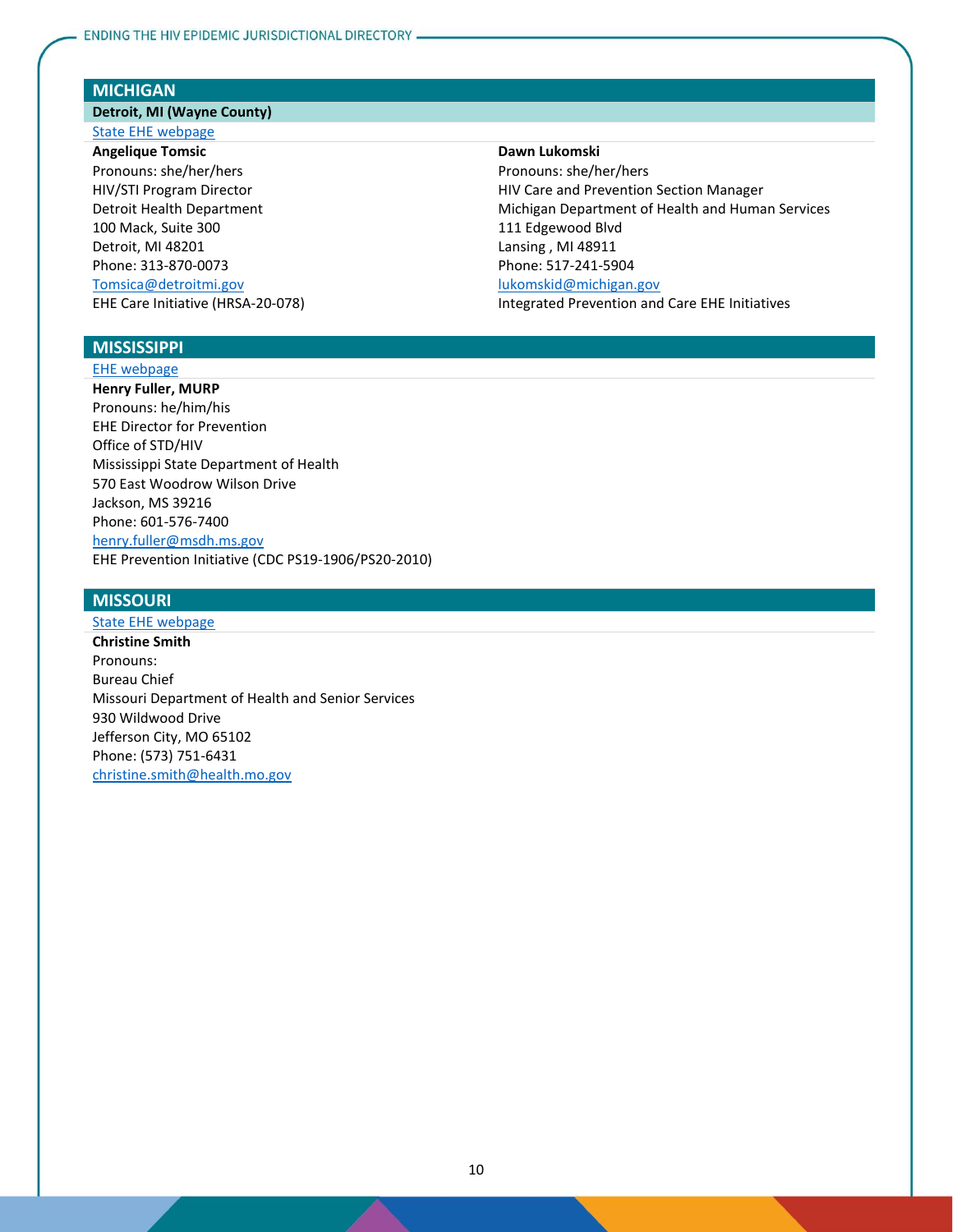#### **NEVADA**

### **Las Vegas, NV (Clark County)**

[EHE webpage](https://endhivnevada.org/) [EHE jurisdictional plan](https://endhivnevada.org/initiatives_and_progress/ending-the-hiv-epidemic/)

### **Lyell Collins**

Pronouns: he/him/his HIV Prevention and Surveillance Manager State of Nevada 1840 East Sahara Avenue Suite 111 Las Vegas, NV 89104 Phone: 702-486-8105 [lscollins@health.nv.gov](mailto:lscollins@health.nv.gov) Statewide EHE Coordination

### **Preston Tang**

Pronouns: he/him/his HIV Prevention Coordinator and Data Analyst State of Nevada 1840 East Sahara Avenue Suite 111 Las Vegas, NV 89104 Phone: 702-486-6488 [ptang@health.nv.gov](mailto:ptang@health.nv.gov) Statewide EHE Coordination

# **NEW JERSEY**

### **Jersey City, NJ (Hudson County) and Newark, NJ (Essex County)**

**Chelsea Betlow** Pronouns: she/her/hers EHE Director New Jersey Department of Health P.O. Box 363 Trenton, NJ 08625-0363 Phone: 609-913-5905 [chelsea.betlow@doh.nj.gov](mailto:chelsea.betlow@doh.nj.gov) EHE Prevention Initiative (CDC PS19-1906/PS20-2010)

### **NEW YORK**

**New York City, NY (Brooklyn, Kings, New York, and Queens counties)**

**Stephanie Hubbard** Pronouns: she/her/hers Director of Program Planning New York City Department of Health and Mental Hygiene 42-09 28th St Long Island City, NY 11101 Phone: 646-946-2996 [shubbard@health.nyc.gov](mailto:shubbard@health.nyc.gov) EHE Prevention Initiative (CDC PS19-1906/PS20-2010)

#### **NORTH CAROLINA**

### **Charlotte-Gastonia, NC (Mecklenburg County)**

**Renate Nnoko**

Pronouns: she/her/hers Senior Health Manager - Ending the HIV Epidemic Mecklenburg County Department of Social Services 3205 Freedom Drive Charlotte, NC 28173 Phone: 980-867-8865 [renate.nnoko@mecklenburgcountync.gov](mailto:renate.nnoko@mecklenburgcountync.gov)

Integrated Prevention and Care EHE Initiatives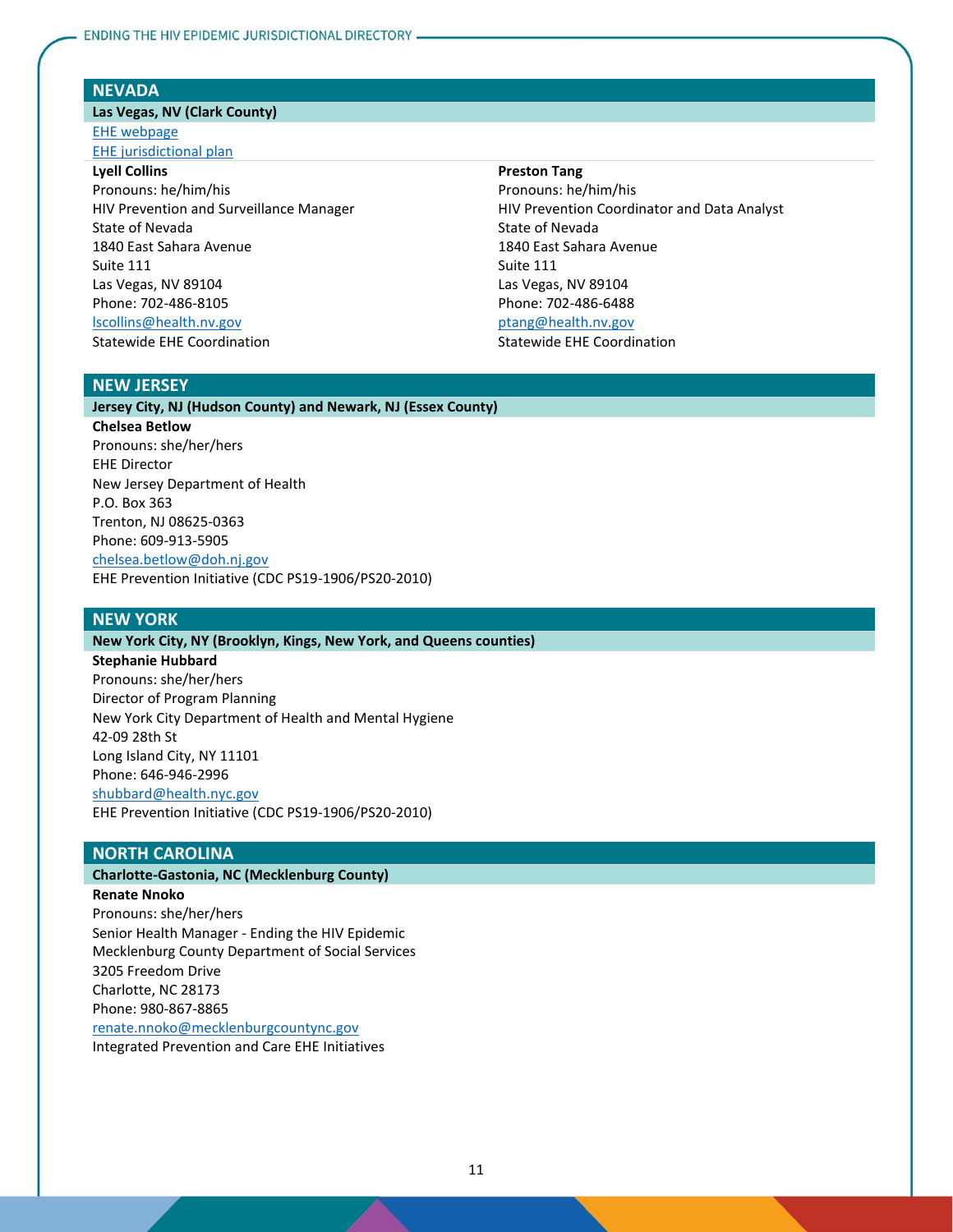### **OHIO**

### **Cincinnati Metro Area, OH (Hamilton County)**

[State EHE webpage](https://odh.ohio.gov/wps/portal/gov/odh/know-our-programs/hiv-aids-surveillance-program/End-the-HIV-Epidemic)

# [EHE jurisdictional plan](https://www.communitysolutions.com/resources/ending-the-epidemic/ending-epidemic-hamilton-county/)

**Laurie Rickert** Health Planning Administrator

Ohio Department of Health 246 N. High Street, 6<sup>th</sup> Floor Columbus, OH 43215 Phone: 614-466-6337 [Laurie.rickert@odh.ohio.gov](mailto:Laurie.rickert@odh.ohio.gov)

#### **Cleveland-Lorain-Elyria, OH (Cuyahoga County)**

#### [EHE webpage](https://www.communitysolutions.com/resources/ending-the-epidemic/ending-epidemic-cuyahoga-county/)

**Melissa Rodrigo** Pronouns: she/her/hers Deputy Director HIV/STI Services Cuyahoga County Board of Health 5550 Venture Drive Parma, OH 44130 Phone: 216-201-2001 ext. 1507 [mrodrigo@ccbh.net](mailto:mrodrigo@ccbh.net) Integrated Prevention and Care EHE Initiatives

### **Columbus, OH (Franklin County)**

### [EHE webpage](https://odh.ohio.gov/wps/wcm/connect/gov/ecd98395-a57c-4802-8a5d-2ae9f0caf62e/EtHE+Franklin+2019.pdf?MOD=AJPERES&CONVERT_TO=url&CACHEID=ROOTWORKSPACE.Z18_M1HGGIK0N0JO00QO9DDDDM3000-ecd98395-a57c-4802-8a5d-2ae9f0caf62e-ngdxHbU)

**Natalie Brooks** Pronouns: she/her/hers Program Manager Columbus Public Health 240 Parsons Ave Columbus, OH 43215 [ncbrooks@columbus.gov](mailto:ncbrooks@columbus.gov) EHE Care Initiative (HRSA-20-078)

#### **Stacy Herman**

Pronouns: she/her/hers Manager of HIV Administrative Services Columbus Public Health 240 Parsons Avenue Columbus, OH 43215 Phone: 614-645-1493

### [stherman@columbus.gov](mailto:stherman@columbus.gov)

Integrated Prevention and Care EHE Initiatives

# **OKLAHOMA**

# [EHE webpage](https://www.ok.gov/health/Prevention_and_Preparedness/Sexual_Health_&_Harm_Reduction_Service/index.html)

**Terrainia Harris** Interim Service Director Oklahoma State Department of Health 1000 NE 10th Street Maildrop 0308 Oklahoma City, OK 73117 Phone: 405-271-4636 [terrainia@health.ok.gov](mailto:terrainia@health.ok.gov)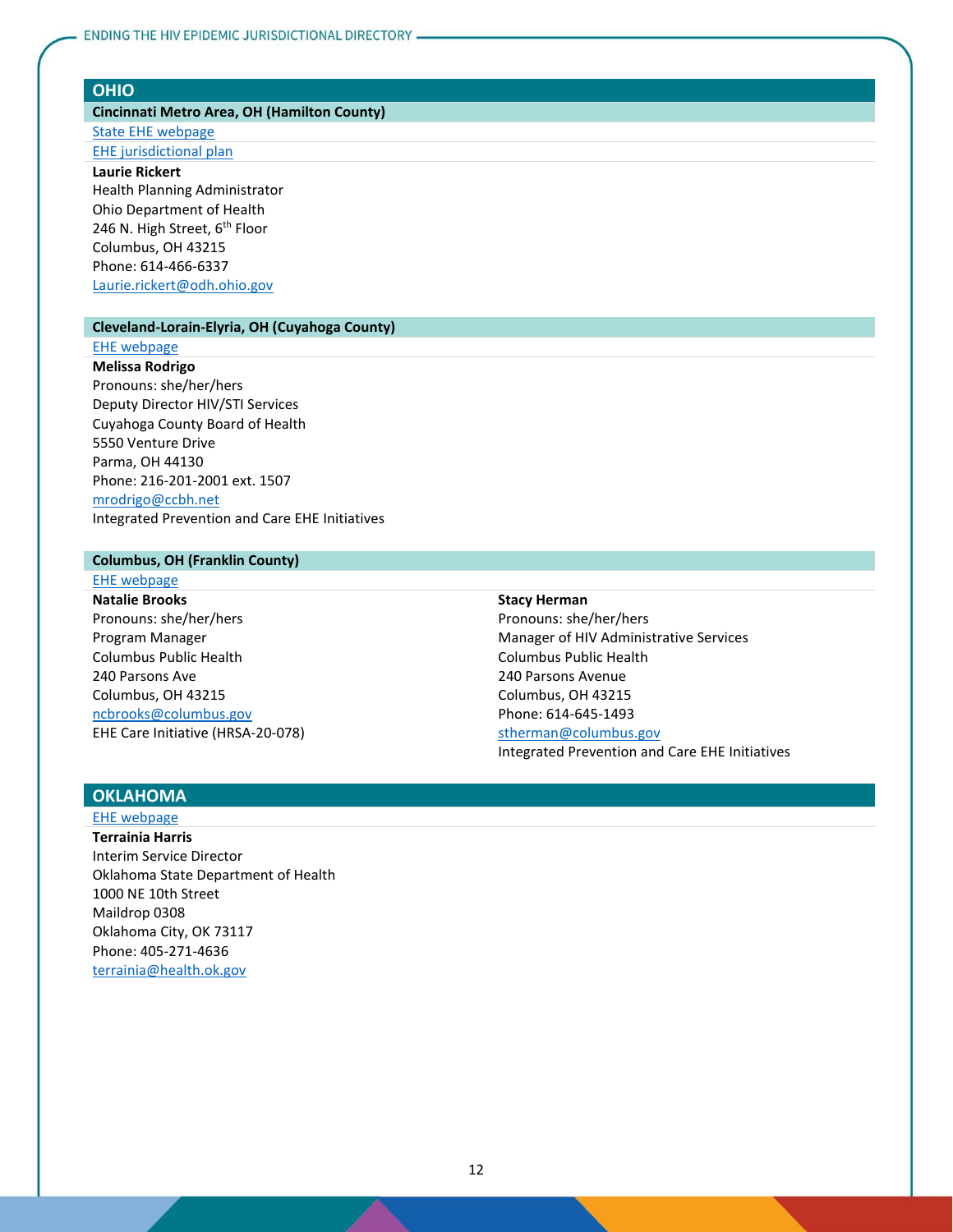### **PENNSYLVANIA**

### **Philadelphia, PA (Philadelphia County) Coleman Terrell**

Pronouns: he/him/his Director, AIDS Activities Coordinating Office Philadelphia Department of Public Health 1101 Market Street Philadelphia, PA 19107215-685-5631 Phone: 215-685-5631 [coleman.terrell@phila.gov](mailto:coleman.terrell@phila.gov) Integrated Prevention and Care EHE Initiatives

#### **Marijane Salem-Noll**

Pronouns: she/her/hers Director Pennsylvania Department of Health 625 Forster St Harrisburg, PA 17120 Phone: 717-547-3433 [masalemnol@pa.gov](mailto:masalemnol@pa.gov) EHE Prevention Initiative (CDC PS19-1906/PS20-2010)

### **PUERTO RICO**

**San Juan, PR (Municipio de San Juan)**

**Gladys Girona-Lozada** Pronouns: she/her/hers Principal Investigator Departamento de Salud Calle Maga Edificio E San Juan, PR 00927 Phone: 787-765-2929 [ggirona@salud.gov.pr](mailto:ggirona@salud.gov.pr) EHE Prevention Initiative (CDC PS19-1906/PS20-2010)

### **SOUTH CAROLINA**

**Felicia Pickering** Pronouns: n/a Statewide EHE Coordinator South Carolina Department of Health and Environmental Contr 2100 Bull St Columbia, SC 29201 Phone: N/A [PickerFM@dhec.sc.gov](mailto:PickerFM@dhec.sc.gov)

### **TENNESSEE**

#### **Memphis, TN (Shelby County)**

**Cedric Robinson** Pronouns: he/him/his STI/HIV Program Manager Shelby County Health Department 814 Jefferson Ave Memphis, TN 38105 Phone: 901-222-9428 [Cedric.Robinson@shelbycountytn.gov](mailto:Cedric.Robinson@shelbycountytn.gov) EHE Prevention Initiative (CDC PS19-1906/PS20-2010)

#### **Sherry Cohen**

Pronouns: she/her/hers Deputy Administrator Ryan White Program Shelby County Health Department 814 Jefferson Ave Memphis, TN 38105 Phone: 901-222-9456 [sherry.cohen@shelbycountytn.gov](mailto:sherry.cohen@shelbycountytn.gov) EHE Care Initiative (HRSA-20-078)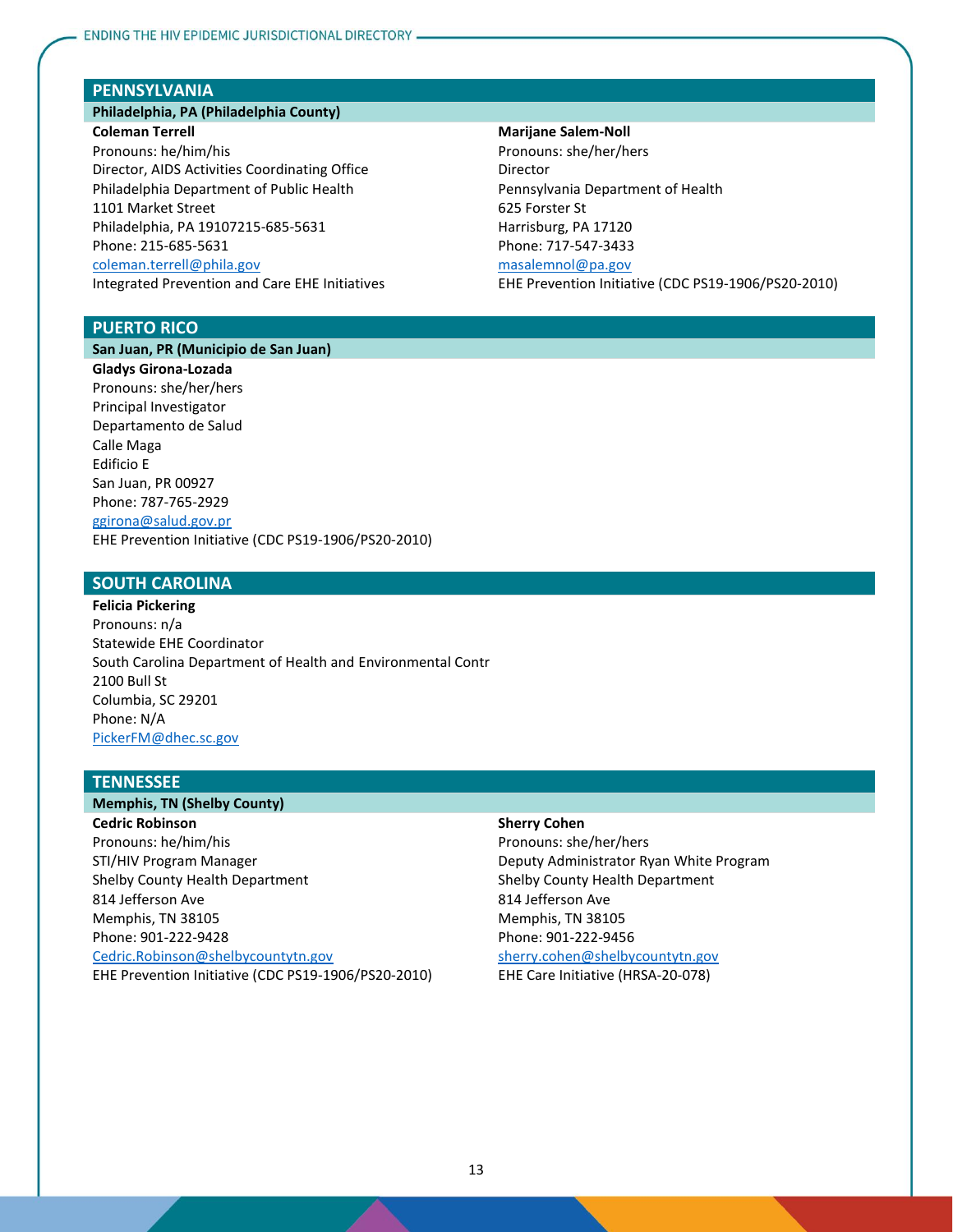#### **TEXAS**

EHE coordination for Austin, TX (Travis County), Dallas, TX (Dallas County), Ft. Worth, TX (Tarrant County), and San Antoni **TX (Bexar County)**

### [State EHE webpage](https://achievingtogethertx.org/)

**Jesse Carter** Pronouns: he/him/his Planner Texas Department of State Health Services 201 Howard Lane Austin, TX 78753 Phone: 512-884-8141 [jesse.carter@dshs.texas.gov](mailto:jesse.carter@dshs.texas.gov)

Statewide EHE Coordination

### **Fort Worth, TX (Tarrant County)**

**Lisa Muttiah** Pronouns: she/her/hers HIV Grants Manager Tarrant County 2300 Circle #2306 Fort Worth, TX 76119 Phone: 817-370-4527 [lmuttiah@tarrantcounty.com](mailto:lmuttiah@tarrantcounty.com) EHE Care Initiative (HRSA-20-078)

### **Houston, TX (Harris County)**

[Local EHE webpage](http://endhivhouston.org/)

# [EHE jurisdictional plan](http://endhivhouston.org/wp-content/uploads/2016/11/END-Roadmap.pdf)

**Beau Mitts**

Pronouns: he/him/his Bureau Chief Houston Health Department 8000 N. Stadium Drive 5th Floor Houston, TX 77054 Phone: 832-393-0257

### [beau.mitts@houstontx.gov](mailto:beau.mitts@houstontx.gov)

EHE Prevention Initiative (CDC PS19-1906/PS20-2010)

### **San Antonio, TX (Bexar County)**

**Roberto Villarreal, MD** Pronouns: he/him/his Job Title: Chief Analytics Officer Bexar County 4502 Medical Drive 45-2 San Antonio, TX 78229 Phone: 210-358-6502 [roberto.villarreal@uhs-sa.com](mailto:roberto.villarreal@uhs-sa.com) EHE Care Initiative (HRSA-20-078)

#### **Carin Martin**

Pronouns: she/her/hers Ryan White Grant Administration Manager Harris County Public Health 2223 West Loop South #601 Houston, TX 77027 Phone: 832-927-7630 [carin.martin@phs.hctx.net](mailto:carin.martin@phs.hctx.net)

EHE Care Initiative (HRSA-20-078)